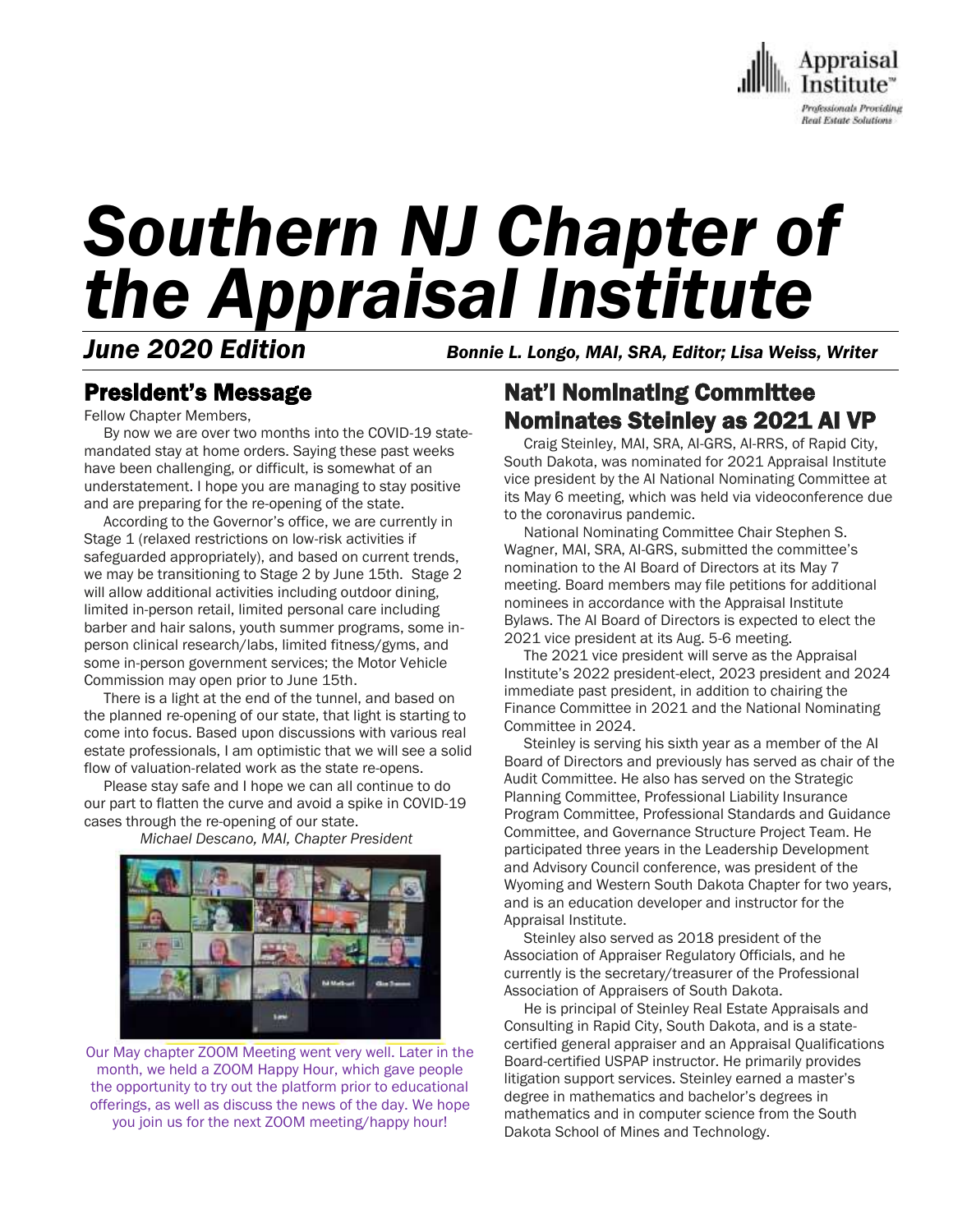

# **Seminars at the Shore** Coming this Fall! 7 CE hours Golden Nugget, Atlantic City Featuring Peter Christensen

### Credit unions can now also delay appraisals until 4 months after a mortgage closes

### NCUA passes own version of federal banking rule From housingwire.com

 Federal banking regulators last week [moved](https://www.housingwire.com/articles/banks-will-soon-be-able-to-postpone-some-appraisals-until-120-days-after-a-mortgage-closes/) to allow banks to delay getting an appraisal on a property for as many as 120 days after a mortgage closes, and now, credit unions can do the same thing.

 In order to "allow credit unions to expeditiously extend liquidity to creditworthy households and businesses in light of recent strains on the U.S. economy as a result of the National Emergency declared in connection with coronavirus disease," the National Credit Union Administration will allow credit unions to postpone obtaining an appraisal until four months after a mortgage closes.

 The move comes shortly after the Board of Governors of the Federal Reserve System, the Federal Deposit Insurance Corp. and the Office of the Comptroller of the Currency [changed their rules](https://www.housingwire.com/articles/banks-can-now-postpone-some-appraisals-until-120-days-after-a-mortgage-closes/) to allow for banks to push appraisals out as much as four months.

 The NCUA followed suit last week, approving a "substantially identical" policy to the one passed by the federal banking regulators. The NCUA Board unanimously approved the interim final rule last week that allows a credit union to "temporarily defer certain appraisals and evaluations for up to 120 days when other alternatives are not available and when the appraisal or evaluation would delay the closing of the residential or commercial real estate loan transaction."

 The NCUA's policy was published in the Federal Register on Tuesday, making its policy official as well.

 As with the bank rule, the credit union rule only applies to loans held in credit unions' portfolios.

 Loans sold to or guaranteed by the Federal Housing Administration, Department of Housing and Urban Development, Department of Veterans Affairs, Fannie Mae or Freddie Mac will still require an appraisal before closing, per each agency's or company's rules.

 And just as the banking regulators did, the NCUA cited a need to ensure liquidity in the mortgage market as a reason for making this change.

 "Due to the impact of COVID-19, businesses and individuals have a heightened need for additional liquidity," the NCUA said in its rule.

 "Being able to quickly access equity in real estate could help address this need. However, government restrictions on non-essential movement and health and safety advisories in response to the National Emergency declared in connection with COVID-19, including those relating to social distancing, have led to complications with respect to performing and completing real property appraisals and written estimates of market value needed to comply with federal appraisal regulations," the NCUA continued. "As a result, some borrowers may experience delays in obtaining funds needed to meet immediate and near-term financial needs."

 Therefore, the regulator is moving to allow credit unions to postpone getting an appraisal for 120 days.

 But just as with the bank rule, credit unions are not permitted to waive an appraisal entirely. They are only allowed to delay it. Credit unions are also directed to ensure sound underwriting practices on the loans in question.

 "Under this interim final rule, deferrals of appraisals and written estimates of market value will allow for expeditious access to credit. The deferrals, which will be temporary, are offered in response to a National Emergency," the NCUA said. "Credit unions that defer receipt of an appraisal or written estimate of market value are still expected to conduct their lending activity consistent with safe and sound underwriting principles, such as the ability of a borrower to repay a loan and other relevant laws and regulations."

 The rule changes will expire on Dec. 31, 2020. For much more on the NCUA's policy, [click here.](https://www.federalregister.gov/documents/2020/04/21/2020-08435/real-estate-appraisals)

### EDUCATION VIA ZOOM REGISTER TODAY!

Business Practices & Ethics (June 8) [https://ai.appraisalinstitute.org/eweb/DynamicPage.](https://ai.appraisalinstitute.org/eweb/DynamicPage.aspx?webcode=EventInfo&Reg_evt_key=61F6041C-170F-4A20-90EE-F91479408B54) [aspx?webcode=EventInfo&Reg\\_evt\\_key=61F6041C-](https://ai.appraisalinstitute.org/eweb/DynamicPage.aspx?webcode=EventInfo&Reg_evt_key=61F6041C-170F-4A20-90EE-F91479408B54)[170F-4A20-90EE-F91479408B54](https://ai.appraisalinstitute.org/eweb/DynamicPage.aspx?webcode=EventInfo&Reg_evt_key=61F6041C-170F-4A20-90EE-F91479408B54) 

### 7-Hour USPAP (June 10)

[https://ai.appraisalinstitute.org/eweb/DynamicPage.](https://ai.appraisalinstitute.org/eweb/DynamicPage.aspx?webcode=EventInfo&Reg_evt_key=DB2FDDF3-F692-4D7C-9C12-5D65D0FC3564) [aspx?webcode=EventInfo&Reg\\_evt\\_key=DB2FDDF3-](https://ai.appraisalinstitute.org/eweb/DynamicPage.aspx?webcode=EventInfo&Reg_evt_key=DB2FDDF3-F692-4D7C-9C12-5D65D0FC3564) [F692-4D7C-9C12-5D65D0FC3564](https://ai.appraisalinstitute.org/eweb/DynamicPage.aspx?webcode=EventInfo&Reg_evt_key=DB2FDDF3-F692-4D7C-9C12-5D65D0FC3564) 

# Record U.S. Expansion Likely Undone by COVID-19

### Housing Expected to Slow Due to Increased Consumer Caution, Financial Uncertainty From fanniemae.com

 The longest economic expansion in U.S. history has likely come to an end amid the unprecedented impacts of COVID19, according to the [latest commentary](https://www.fanniemae.com/portal/research-insights/forecast/monthly/economic-developments/april-2020.html) from the Fannie Mae [Economic and Strategic Research \(ESR\) Group.](https://www.fanniemae.com/portal/research-insights/forecast.html?) With consumers staying home, many businesses shutting, and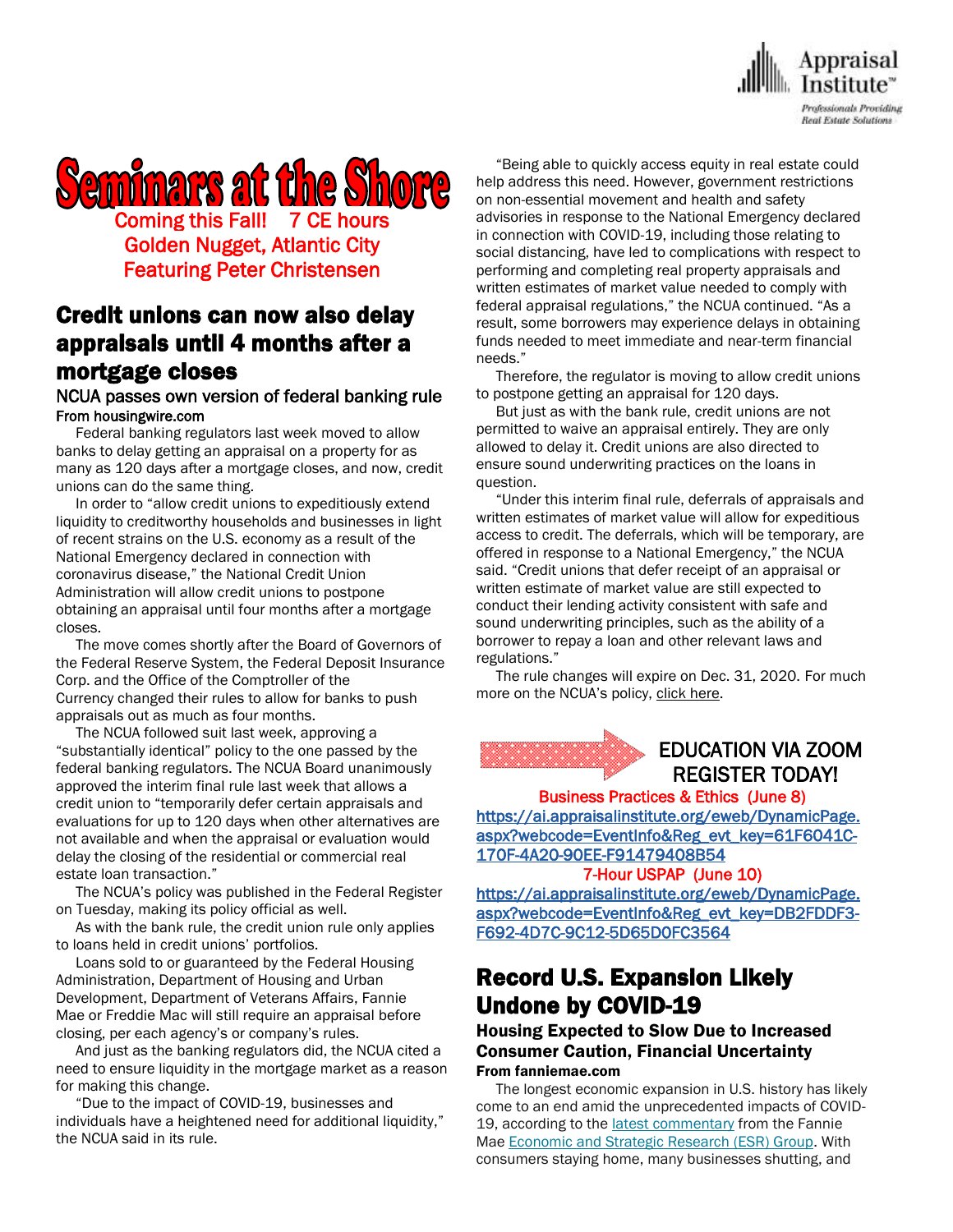

household financial stress growing, the ESR Group now projects back-to-back quarters of negative real GDP growth in the first half of 2020, meeting the commonly accepted definition of a recession. The updated forecast includes expectations of a historically large contraction in the second quarter of approximately 25% annualized amid sizeable declines in employment, consumer spending, and business investment. While full-year 2020 output is expected to contract 3.1%, the ESR Group anticipates a growth rebound of 4.8% in 2021. Risks to the forecast remain skewed heavily to the downside, with the length and magnitude of virus-related shutdowns ultimately determining the likely contraction's severity.

 The ESR Group also expects housing to slow significantly in the months ahead, despite starting the year in a strong position. Declines in purchase mortgage originations and new for-sale listings are indicative of the caution being demonstrated by homebuyers and sellers, due in part to financial and social uncertainty. As a result, the ESR Group is forecasting a sharp decline in total home sales and housing starts in both the second quarter and all of 2020. However, the low interest rate environment should continue to support refinance activity this year, which the ESR Group now projects to account for 56 percent of total mortgage originations volume.

 "The historically rapid decline in economic activity, the accompanying employment loss, and our limited, though improving, understanding of COVID-19 make this a particularly challenging forecast environment," said Doug Duncan, Senior Vice President and Chief Economist, Fannie Mae. "Our baseline forecast of a 3.1 percent contraction in real GDP in 2020 acknowledges the economic downdraft and, considering the unprecedented monetary and fiscal policy responses, suggests a solid-but-incomplete recovery exiting 2020. The variability around this forecast is wide, and is dependent on the incidence, severity, and duration of the virus, as well as the response of the public and policymakers to new information. In the background and contributing to the economic stress is the drop-off in demand and the negotiations over supply constraints in the oil industry."

 "Amid job losses and employment stability concerns, we expect the housing market to also experience a downside shock," Duncan continued. "In our view, the negative shock will apply to both the home purchase and rental markets. On the demand side, early indications are that the purchasing benefit of lower interest rates are being offset by the downturn in employment. On the supply side, the number of listings is falling, as those with homes to offer may either be hesitant to allow strangers to tour their home or worry that the lack of demand is placing downward pressure on the sales price they might otherwise receive. On net, the expected effect is about a 15 percent decline in home sales in 2020, translating into a decline in purchase originations from \$1.28 trillion in 2019 to \$1.11 trillion in 2020. On the flip side, compared to 2019, refinances are

expected to pick up in 2020 by approximately \$400 billion to \$1.41 trillion."

#### Visit the **[Economic & Strategic Research](https://www.fanniemae.com/portal/research-insights/forecast.html?)** site

at [fanniemae.com](https://www.fanniemae.com/) to read the full April 2020 Economic Outlook, including the Economic Developments Commentary, Economic Forecast, Housing Forecast, and Multifamily Market Commentary. To receive e-mail updates with other housing market research from Fannie Mae's Economic & Strategic Research Group, please [click here.](https://www.fanniemae.com/portal/research-insights/esr-signup.html)

### HUD Extends Appraisal Inspection Options Until June 30

The U.S. Department of Housing and Urban Development announced May 14 that it has extended the Federal Housing Administration's single-family exterior-only or desktop-only appraisal inspection options until June 30, enabling appraisers to limit face-to-face contact during the coronavirus pandemic. The guidance is included in Mortgagee Letter 2020-14.

### $\overline{\phantom{0}}$ SNJAI UPCOMING EVENTS

[Visit](http://www.myappraisalinstitute.org/education/southernNewJersey) our website for registration links[: www.ai-snj.org](http://www.ai-snj.org/)  June 8: Business Practices & Ethics on ZOOM June 10: USPAP 7-hr Update on ZOOM

#### 2020 DATES (These dates were postponed from previously scheduled dates, and WILL BE RESCHUEDLED!!!

 Appraisal of Manufactured Homes Featuring Next- Generation Manufactured Homes

 Dinner meeting w/ Assessors (usually in April) 2020 SAVE THE DATE: Watch for more information! Fall 2020: 16th Annual Seminars at the Shore, Golden Nugget, Atlantic City September 24: 24<sup>th</sup> Annual September Symposium,

Golden Nugget, Atlantic City

If you have classes/seminars/speaker suggestions, please contact Lisa --- we want to offer what you need!

### AI Featured Benefit: Verisite Mobile Appraisal Solutions

Exterior Inspection by Appraiser | Homeowner Takes Interior Photos Use as Exhibits/Addendums to Drive-By and Desktop

Appraisal Products AI Professionals: Use Verisite for Free for the Month of June Then get a discounted rate of 25% going forward.

**OVERISITE** MOBILE APPRAISAL SOLUTIONS

Created by Appraisal Firewall, non-AMC residential and commercial appraisal software connecting appraisers directly with their clients. With the new appraisal flexibilities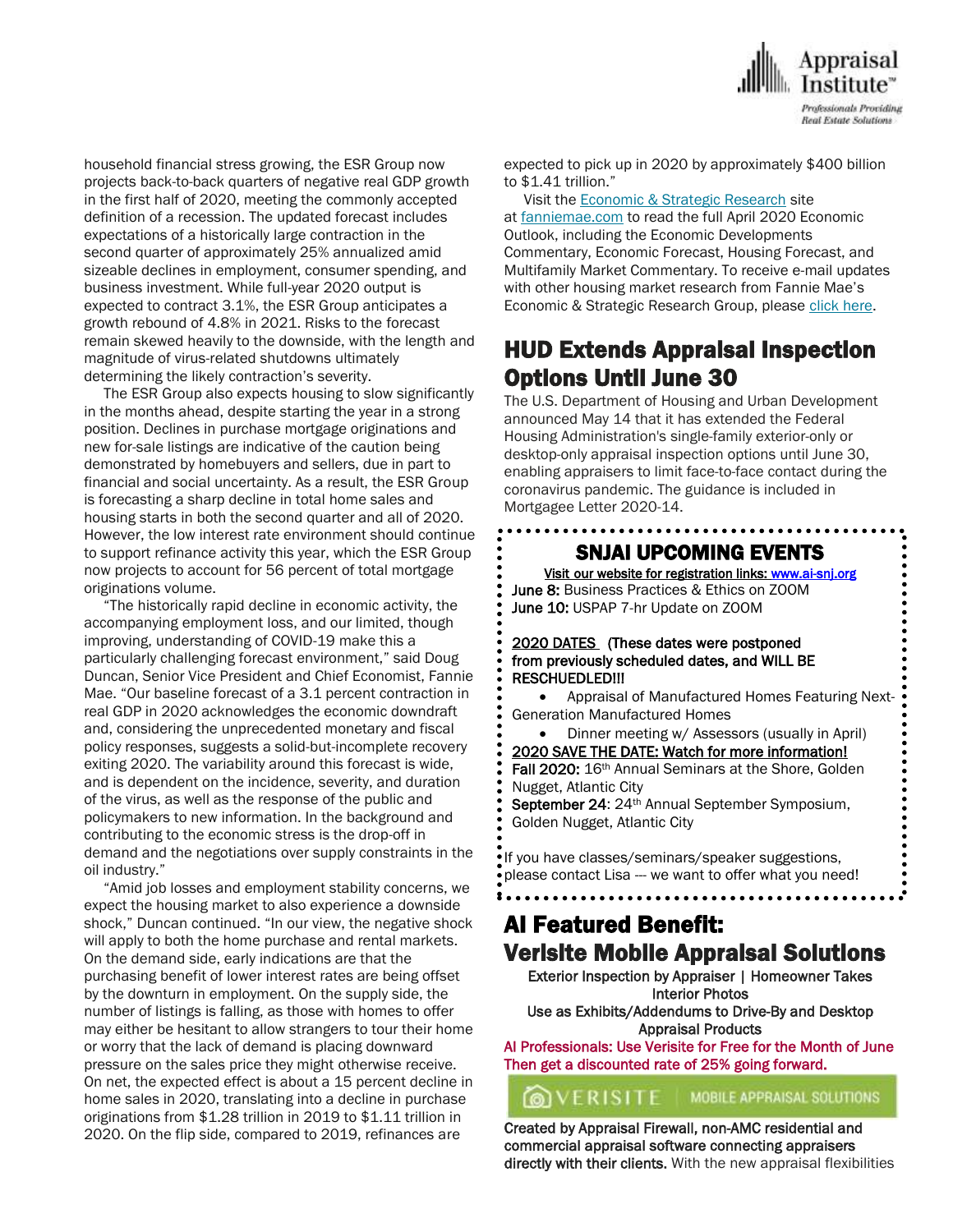

announced by the GSEs, Desktop and Drive-by appraisals are becoming more prevalent during the Covid-19 pandemic. The Verisite mobile property inspection and appraisal tools promote social distancing, so appraisers and homeowners stay safe. The Verisite mobile app allows homeowners to take interior property photos themselves, then transfer photos and descriptions to you. Verisite is ideal for both Residential and Commercial appraisals.

#### Verisite at a Glance

- Verisite is a mobile app that homeowners install on their mobile devices to gather interior property data.
- Verisite walks the homeowner easily through taking the required pictures and providing descriptions. Homeowners can answer any questions you need answered.
- Once all data is gathered, Verisite securely sends it back to you for review.
- The information is formatted within the Verisite Photo Report deliverable in PDF or HTML format.
- You can download all pictures and descriptions.
- The report includes photos, descriptions, maps of the subject, pinpoints where all photos were taken, and more.

#### Fraud Prevention

- Mobile apps like Verisite are the only solution for true mobile appraisal fraud prevention.
- Verisite separates the photos taken on the smart phone from the pictures taken within the app.
- All pictures taken in the Verisite benefit from geolocation and 3D room validation features so no pictures can be manipulated.
- Verisite verifies that all photos are taken at the subject property with default geo-location functionality.
- Verisite pinpoints the location of all pictures taken on a map of the property.

#### For more information and to try Verisite for free[, click here.](http://send.appraisalinstitute.org/link.cfm?r=vwtD93oHHyUAMd-FHE_JHA~~&pe=0qH6c9vdKNISYmDuWPojiO_-hb-BH1AdKwt_BSkqjhFaBU3Jn87ZQ2I3mfIST2YUooW_qtKke70lch2QKL7Dig~~&t=_Vbuh6CnxqUdfl6C3SIFxA~~)



Appraisal Institute Education and Relief Foundation

# AIERF: We Are Here to Help.

As the COVID-19 (coronavirus) pandemic continues to impact a growing number within our communities, the Appraisal Institute Education and Relief Foundation (AIERF) stands ready to provide emergency financial assistance to our colleagues in need. If you or someone you know has been significantly negatively affected by COVID-19, apply today for financial assistance.

Who we are: AIERF was born out of the 2018 union of the AI Education Trust and AI Relief Foundation in order to most effectively and efficiently serve real estate appraisal professionals now and into the future. By providing

scholarships to AI Candidates for Designation, Practicing Affiliates and college students, funding for the YT and Louise Lee Lum Library and emergency financial assistance to appraisers in need, AIERF continually strives to advance the valuation profession.

What we do: Originating with the 2005 Gulf Coast hurricanes, to date more than \$300,000 in emergency financial assistance has been provided to appraisers and other individuals in need – whether natural disaster, medical emergency or other emergency that has occurred. How you can help: The assistance provided by AIERF is made possible through the generous support of individuals within the real estate appraisal profession. By donating, you are assisting your colleagues in need, supporting scholarships, and contributing to the advancement of the appraisal profession overall.

If you have any questions, please email aierf@appraisalinstitute.org or call 312-335-4239.

### Comprehensive Exam Prep

Gary DeWeese, MAI, an instructor for the Appraisal Inst. for more than 20 years, is offering Comp Exam prep material. The cost is \$300 for the Income, \$150 for the Sales, \$150 for the Cost/HBU and \$150 for the General module material. If you purchase the first 3 modules, the General module material is free. The material is based on multiple choice type problems with detailed solutions illustrated. The material is electronically delivered the same day as ordered. For more about the material, read student reviews & learn how to order, visit www.garydeweese.com or contact garydeweese@comcast.net or 925-216-8751. *Materials were developed by Gary DeWeese and are not sponsored or endorsed by the Appraisal Inst.*

### Are you on Facebook? We have a chapter page: "like" us: Southern NJ Chapter - Appraisal Institute



### News From National …

[Online Education:](http://www.mmsend50.com/ls.cfm?r=99596491&sid=8974475&m=957997&u=Appraise&s=http://www.appraisalinstitute.org/online) Learn at your own pace anytime, anywhere. Top-notch Appraisal Institute courses and seminars come straight to your desktop with online education! Learn from any computer anywhere, whenever you have time. It's easy, convenient and a great way to get the



education you want. Check out the current course listing now:

[https://ai.appraisalinstitute.org/nfai2test/eweb/DynamicP](https://ai.appraisalinstitute.org/nfai2test/eweb/DynamicPage.aspx?webcode=AIEducationSearch) [age.aspx?webcode=AIEducationSearch](https://ai.appraisalinstitute.org/nfai2test/eweb/DynamicPage.aspx?webcode=AIEducationSearch) 

SALE! The Appraisal Institute is offering a 15% discount for on-demand online CE through June. AI online courses are available the same day you sign up. Take a look at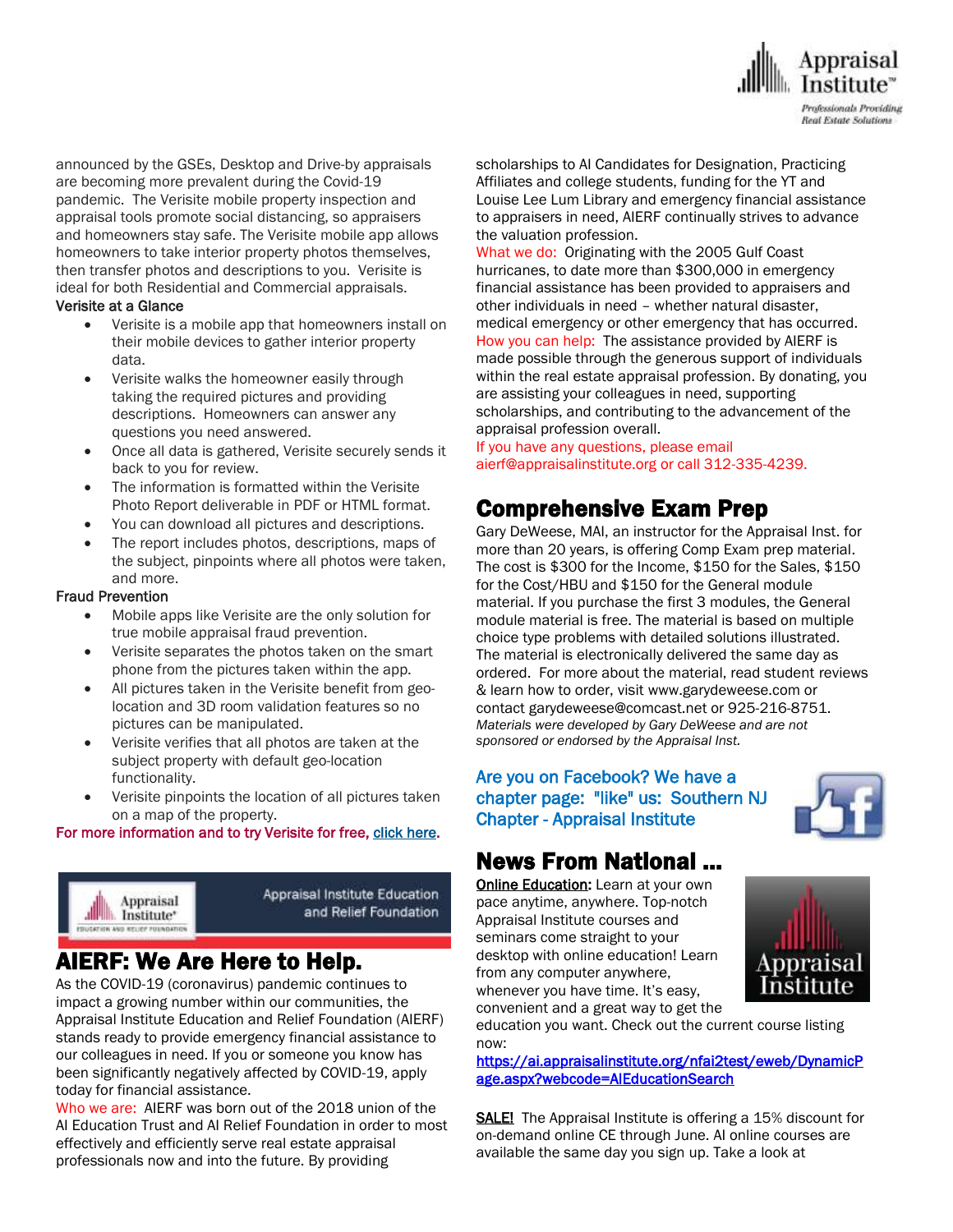

AI's education catalog with over 35 discounted courses to choose from! Use code 15ONLINE when registering. Offer ends June 30, 2020. Learn more: [http://ow.ly/URkR50zHwTN.](http://send.appraisalinstitute.org/link.cfm?r=vwtD93oHHyUAMd-FHE_JHA~~&pe=ewgNjACdfmSPJcpHnKpYWRIFLxDcViW0yd7FM3RNxcPn7HK9ONEKHtxrT8oB5AqRn17A2wEkrDbpvQmY0Pt9mg~~&t=NE3HFBNJCUBbfZ7H9yaz6g~~)

#### Uniform Standards of Professional Appraisal Practice

(USPAP) USPAP class participants need to purchase & bring to class their own copies of this book from the Appraisal Foundation. The USPAP document is not part of the course materials provided by the Appraisal Institute.

Scholarships The Appraisal Institute Education & Relief Foundation offers [scholarships.](http://send.appraisalinstitute.org/link.cfm?r=TyxXOooBFM-9kcaVyjABIA~~&pe=k_y06NsR9-tB3atEDYdXWLTTqBM_H3aeIPclU_7mx0sd29sU_T_sOiJTIa3747wAJXWGK_wLmsw-M82swC-Ijw~~&t=jouIQRRPlOfDkLqJe5AmNA~~). Scholarships are for courses (not exams or Capstone) and do not apply to those retaking a course. If a Candidate needs emergency assistance due to a natural disaster, medical emergency, etc., apply for assistance through the Appraisal Institute Education & Relief Foundation

#### Appraisal Institute Releases 2019 Annual Report

The Appraisal Institute announced April 24 that its 2019 Annual Report is available online, and includes financial information, highlights of last year's accomplishments and other important information.

#### [https://www.appraisalinstitute.org/assets/1/7/AI\\_2019\\_A](https://www.appraisalinstitute.org/assets/1/7/AI_2019_Annual_Report.pdf) [nnual\\_Report.pdf](https://www.appraisalinstitute.org/assets/1/7/AI_2019_Annual_Report.pdf)

#### Appraisal Institute Announces Cancellation of 2020 Annual

Conference in Orlando The Appraisal Institute announced May 18 that, due to the coronavirus pandemic, it has canceled its 2020 Annual Conference, which had been scheduled for August in Orlando, Florida.

 "The Appraisal Institute's top priority for this event is the health, safety and well-being of its professionals and other attendees. AI's leadership decided that the fluidity and severity of the pandemic prevented the necessary assurance that the event could be held safely," according to the emailed announcement.

 Additionally, the Joint Region Meeting scheduled for Aug. 2 in Orlando will not take place in 2020, and the AI Board of Directors meeting set for Aug. 5-6 in Orlando now will be held virtually.

 An announcement of the site and dates for the 2021 Appraisal Institute Annual Conference is expected in the coming weeks.

# Landscaping Can Have Major Impact on Property Values: AI

 The Appraisal Institute advised homeowners that improving their property's landscaping can result in a significant return on investment when selling the home.

 Standard lawn care services recover 267% of the project cost at resale, according to the 2018 [Modeling](https://u7061146.ct.sendgrid.net/ls/click?upn=4tNED-2FM8iDZJQyQ53jATUd8Sw6YWp2o9eRl3a-2BZWjLrnK9Isz9ahcbgajJSX28PK-2F-2BmP-2FV0qkh0hHmaUGyzhWkb6DUXX2AEW08Vu1n62QwMyn5jHp40ekbldYSuyrLsNTIE-2BZepm64PZR8iFADVQfcvkDkKNc0HxPpC-2BL6Hg-2FyE-3DcMaK_fALB6xdx7ntcsrlbmL1Q5RTOZ0wTUQHeDOv9v4FCBPwUaC7tWektTpF-2FHOxGJWMyIIV2-2BBtY7ZOVOEQ3dN6mnDqAbmXFcq01oIR23z6rLLnl-2Bx7zbCkHnb4PRDX7s5zWso2wOdCx-2Fi-2Flmjl-2FnzkxuB6n9h7BVV7-2BsE0PO-2FbrOug8xJI1R6cKjGh7AHvQFKiOYx4dSStNYU02i8-2FSyK-2BRbW96loN81XXGkuLRgo-2FkmAhWF-2FSk3POX8iX9lVqzQ-2FRjlI7loSylYLiDMdkSd5eS6LJkBVj3eePfMAdJlzjxOX5cv-2B9a-2FYcNBBD9lhM5DhDptBowOAlejYm5Tul-2FLfqPX4g2QdgtL8isG81pdSHfUUbMleX0WesYPfcCaLjqUrNI) Impact Report: Outdoor [Features](https://u7061146.ct.sendgrid.net/ls/click?upn=4tNED-2FM8iDZJQyQ53jATUd8Sw6YWp2o9eRl3a-2BZWjLrnK9Isz9ahcbgajJSX28PK-2F-2BmP-2FV0qkh0hHmaUGyzhWkb6DUXX2AEW08Vu1n62QwMyn5jHp40ekbldYSuyrLsNTIE-2BZepm64PZR8iFADVQfcvkDkKNc0HxPpC-2BL6Hg-2FyE-3DcMaK_fALB6xdx7ntcsrlbmL1Q5RTOZ0wTUQHeDOv9v4FCBPwUaC7tWektTpF-2FHOxGJWMyIIV2-2BBtY7ZOVOEQ3dN6mnDqAbmXFcq01oIR23z6rLLnl-2Bx7zbCkHnb4PRDX7s5zWso2wOdCx-2Fi-2Flmjl-2FnzkxuB6n9h7BVV7-2BsE0PO-2FbrOug8xJI1R6cKjGh7AHvQFKiOYx4dSStNYU02i8-2FSyK-2BRbW96loN81XXGkuLRgo-2FkmAhWF-2FSk3POX8iX9lVqzQ-2FRjlI7loSylYLiDMdkSd5eS6LJkBVj3eePfMAdJlzjxOX5cv-2B9a-2FYcNBBD9lhM5DhDptBowOAlejYm5Tul-2FLfqPX4g2QdgtL8isG81pdSHfUUbMleX0WesYPfcCaLjqUrNI) by the National Association of Realtors. The NAR report also revealed that landscape maintenance and tree care recover 100% of the project cost when selling the home, and installing an irrigation system recoups 86% of the cost.

 "A home with lackluster landscaping or an exterior in desperate need of a fresh coat of paint will likely be unappealing to prospective buyers and ultimately could affect the home's potential resale value," said Appraisal Institute 2020 President Jefferson L. Sherman, MAI, AI-GRS. "Appraisers can offer ideas for homeowners to enhance their homes' landscaping and therefore to potentially boost their sales price."

 The Appraisal Institute encourages homeowners to consider these four simple landscaping improvements:

- Keep the design updated and in line with comparable properties in the area.
- In arid climates, install landscaping that requires little or no water to maintain.
- In markets with year-round hot climates, plant trees in a place where they block the sun.
- Remove weak, old or damaged trees planted too close to a home or building as they could pose dangers to the home's structure.

\*\*\*Larger tree root systems that extend underneath a house can cause foundation uplift and can leech water from the soil beneath the foundation, causing the structure to settle and sink unevenly. They also can compromise an underground drainage system.

\*\*\*According to the [International](https://u7061146.ct.sendgrid.net/ls/click?upn=TeZUXWpUv-2B6TCY38pVLo9jV3UWakgVWVOY-2BJqNdvLx913yFSMN2v83FYb-2FnMOrkACzd6_fALB6xdx7ntcsrlbmL1Q5RTOZ0wTUQHeDOv9v4FCBPwUaC7tWektTpF-2FHOxGJWMyIIV2-2BBtY7ZOVOEQ3dN6mnDqAbmXFcq01oIR23z6rLLnl-2Bx7zbCkHnb4PRDX7s5zWso2wOdCx-2Fi-2Flmjl-2FnzkxuB6n9h7BVV7-2BsE0PO-2FbrOug8xJI1R6cKjGh7AHvQFKiOYx4dSStNYU02i8-2FSyK-2BRbaZ6GuLYRZsti-2Ft0hfcro3oXh5cWtDbOe-2FeVJOqqIB-2FwPxU0vbIrjO7s-2F8gVB13ZY3yc6KECiwT562jZPNWDhV7bq44XEUnvE9aUato0tNazOhbksr114YuOiluB1uGtclRBbDlfYe94HqzEExm5-2FH7Yc0Cv6-2BmCsYY36y-2By3nHK) Association of Certified Home [Inspectors,](https://u7061146.ct.sendgrid.net/ls/click?upn=TeZUXWpUv-2B6TCY38pVLo9jV3UWakgVWVOY-2BJqNdvLx913yFSMN2v83FYb-2FnMOrkACzd6_fALB6xdx7ntcsrlbmL1Q5RTOZ0wTUQHeDOv9v4FCBPwUaC7tWektTpF-2FHOxGJWMyIIV2-2BBtY7ZOVOEQ3dN6mnDqAbmXFcq01oIR23z6rLLnl-2Bx7zbCkHnb4PRDX7s5zWso2wOdCx-2Fi-2Flmjl-2FnzkxuB6n9h7BVV7-2BsE0PO-2FbrOug8xJI1R6cKjGh7AHvQFKiOYx4dSStNYU02i8-2FSyK-2BRbaZ6GuLYRZsti-2Ft0hfcro3oXh5cWtDbOe-2FeVJOqqIB-2FwPxU0vbIrjO7s-2F8gVB13ZY3yc6KECiwT562jZPNWDhV7bq44XEUnvE9aUato0tNazOhbksr114YuOiluB1uGtclRBbDlfYe94HqzEExm5-2FH7Yc0Cv6-2BmCsYY36y-2By3nHK) trees that are too

close to buildings also may be fire hazards. Homeowners can learn more about how landscaping may influence property values by contacting a local Designated Member of the Appraisal Institute in the organization's Find an [Appraiser](https://u7061146.ct.sendgrid.net/ls/click?upn=4tNED-2FM8iDZJQyQ53jATUb0d6Y3zI1QODYnCkxpMBSNiBfGZ4ep5cDSjSf-2FcqUkzLtmhUKuiJ3XJruEY-2FOPmBklvN1f9pF7ShvN41DrUrR-2FSOIks28qjm8I7QO9dsDGe1cdetbQvk1ISw5E0BCjtOQv6EGxVFJs4pWzLq9JkMKfnCeZ94BeyBHPrJV5HG1kCyhoZ_fALB6xdx7ntcsrlbmL1Q5RTOZ0wTUQHeDOv9v4FCBPwUaC7tWektTpF-2FHOxGJWMyIIV2-2BBtY7ZOVOEQ3dN6mnDqAbmXFcq01oIR23z6rLLnl-2Bx7zbCkHnb4PRDX7s5zWso2wOdCx-2Fi-2Flmjl-2FnzkxuB6n9h7BVV7-2BsE0PO-2FbrOug8xJI1R6cKjGh7AHvQFKiOYx4dSStNYU02i8-2FSyK-2BRbXxg12J7nCEDXfZdkJ4Mo-2FA64bFmLDxutZqOwObTS-2BYabOm4psbROYxr-2B-2BlgGaEkbFVIRsfJ0gvbyX284kcdlKu4Ks2joNe2iLj7qwyDzknSZtlIrNh7K0oQSATtod1acXjBKt9Xg3HsswwH2M44CqqqUXzcxDFe8WOQ5j6orvjr) directory.



### NJ Appraiser Board

Please remember to regularly check the NJ State Board of Real Estate Appraiser's website for any changes. Link: <https://www.njconsumeraffairs.gov/rea/Pages/default.aspx>

# Appraisers Can Help Courts, IRS Navigate Conservation Easements, New Book Says

 Governmental and judicial entities' expanded oversight of the real estate appraisal process makes it imperative that those involved in valuing easement-encumbered